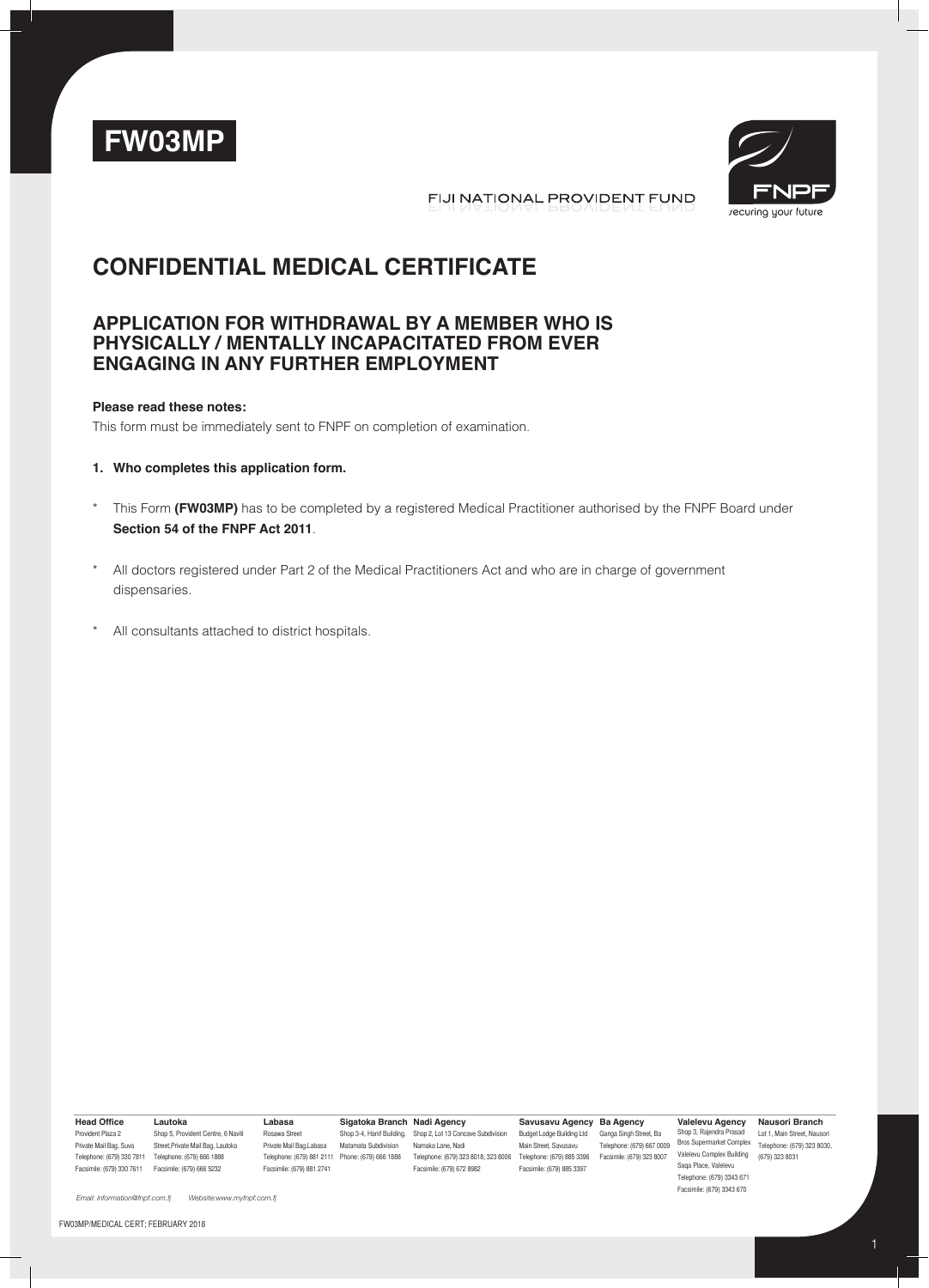# **Confidential Medical Certificate**

**on the health, constitution and prospects of further employment of:-**

### **Mr/Mrs/Miss**

### **Please read these notes:**

- I This form must be sent to FNPF immediately on completion of examination.
- I Information regrading your findings should not be disclosed to the above named or to any other person.
- I If you think certain examinations are not necessary you may so indicate.

1. Are you personally or professionally acquainted with the above named person? If so, for how long.

| 2. Is there anything unfavorable in his appearance or development                                                           |  |  |  |  |
|-----------------------------------------------------------------------------------------------------------------------------|--|--|--|--|
|                                                                                                                             |  |  |  |  |
| Give the following measurements                                                                                             |  |  |  |  |
| 3. Height (without shoes)<br>4. Weight (Clothed)                                                                            |  |  |  |  |
|                                                                                                                             |  |  |  |  |
| cm<br>ka                                                                                                                    |  |  |  |  |
| 5. Is there any abnormality of the respiratory system due to palpation, percussion or auscultation? If so give particulars. |  |  |  |  |
|                                                                                                                             |  |  |  |  |
| 6. Rate, rhythm and character of the pulse?                                                                                 |  |  |  |  |
| Pulse rate<br>per min. Rhythm<br>Character                                                                                  |  |  |  |  |
|                                                                                                                             |  |  |  |  |
| 7. Position of the apex beat of the heart?                                                                                  |  |  |  |  |
| In the<br>Interspace<br>centimeters from mid-sternal line.                                                                  |  |  |  |  |
| 8. Is there evidence of cardiac enlargement?                                                                                |  |  |  |  |
|                                                                                                                             |  |  |  |  |
| 9. Is there any abnormality of the heart sounds or rhythm? If so give particulars.                                          |  |  |  |  |
|                                                                                                                             |  |  |  |  |
| 10. If any murmur is present describe fully site, timing intensity and transmission                                         |  |  |  |  |
|                                                                                                                             |  |  |  |  |
|                                                                                                                             |  |  |  |  |
| 11. Also indicate any effect on posture or respiration on the murmur                                                        |  |  |  |  |
|                                                                                                                             |  |  |  |  |
| <b>BLOOD PRESSURE</b>                                                                                                       |  |  |  |  |
| 12. Systolic<br>13. Diastolic                                                                                               |  |  |  |  |
|                                                                                                                             |  |  |  |  |
|                                                                                                                             |  |  |  |  |
| <b>IS THERE ABNORMALITY?</b>                                                                                                |  |  |  |  |
| 14. Ears/Nose/Throat                                                                                                        |  |  |  |  |
|                                                                                                                             |  |  |  |  |
| 15. Is there any abnormality or evidence of disease of any abdominal organs including liver and spleen: If so give          |  |  |  |  |
| particulars.                                                                                                                |  |  |  |  |
|                                                                                                                             |  |  |  |  |
| 16. Is there any abnormality of lymph glands in the neck, axillae or inguinal region? If so give particulars.               |  |  |  |  |
|                                                                                                                             |  |  |  |  |
|                                                                                                                             |  |  |  |  |
| 17. Examination of urine                                                                                                    |  |  |  |  |
| The urine should be passed at the time of examination. If not, please state circumstances                                   |  |  |  |  |
|                                                                                                                             |  |  |  |  |
| (a) Albumin?<br>(b) Sugar?                                                                                                  |  |  |  |  |
|                                                                                                                             |  |  |  |  |

FW03MP/MEDICAL CERT; FEBRUARY 2018